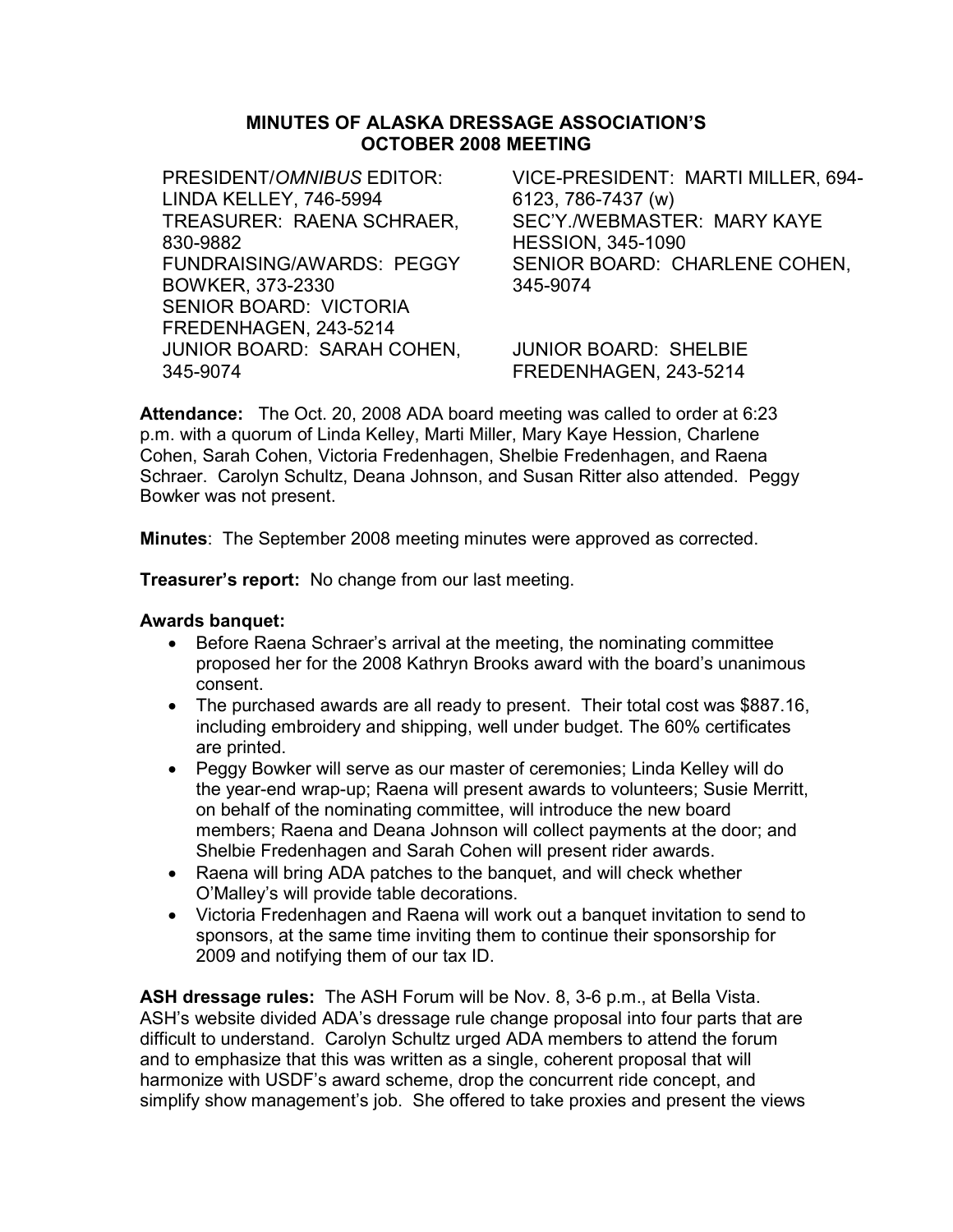of ADA/ASH members who can't attend the forum. The board accepted her suggestion that Marti Miller should present a statement at the forum on ADA's behalf (Linda Kelley will be out of town). In addition to supporting our own rule change proposal, Marti's statement will express our concerns about three other ASH proposals: 1) requiring a separate \$95 fee to record for dressage could deter crossover by hunter-jumper riders; 2) requiring prize lists to be submitted 90 days in advance for ASH's review is a burden for all show managers and unnecessary in ADA's case; and 3) requiring all ASH division results to be final by Sept. 15 is problematical, as the USDF data base on which dressage results are calculated is not final until Oct. 15.

### Show committee:

- WCCEC Annual Show judge Sue Kolstad won't know until April whether she has been granted S status, which will allow her to judge FEI classes. We are still looking for a judge (preferably an S judge) for the June Anchorage Horse Council show, which will be called the William Clark Chamberlin Equestrian Center Dressage Show. Susie Merritt will arrange for a farrier and other show officials for this new show; its USDF/USEF recognition is already done.
- The show committee will meet after the ASH forum to consider any changes we want in the 2009 Omnibus, which Linda will prepare. The prize list for the new AHC show can be an insert in the Omnibus.

## AHC/WCCEC:

- Not only did ADA's sound system vanish, so did the cart it was stored on. Had anyone checked with Susie whether she moved it into storage? We need to start scouting on Craigslist for a replacement amplifier and CD player.
- Thanks to Victoria Fredenhagen for dismantling and putting away the dressage arena at Chamberlin for the winter!

Spring meeting: We'll have jackets with the ADA logo available for order at the spring meeting. (Our logo is on file with Alaska Monogramming.)

Region 6 Volunteer of the Year: Congratulations to Carolyn Schultz, who has been awarded the Region 6 Volunteer of the Year based on a nomination submitted by Linda and Victoria.

Next meeting: The meeting adjourned at 9 p.m. No meeting will be scheduled for November or December, and we can transact business at the banquet if needed. Our next board meeting will be Monday, Jan. 19 at 6 p.m., place TBA.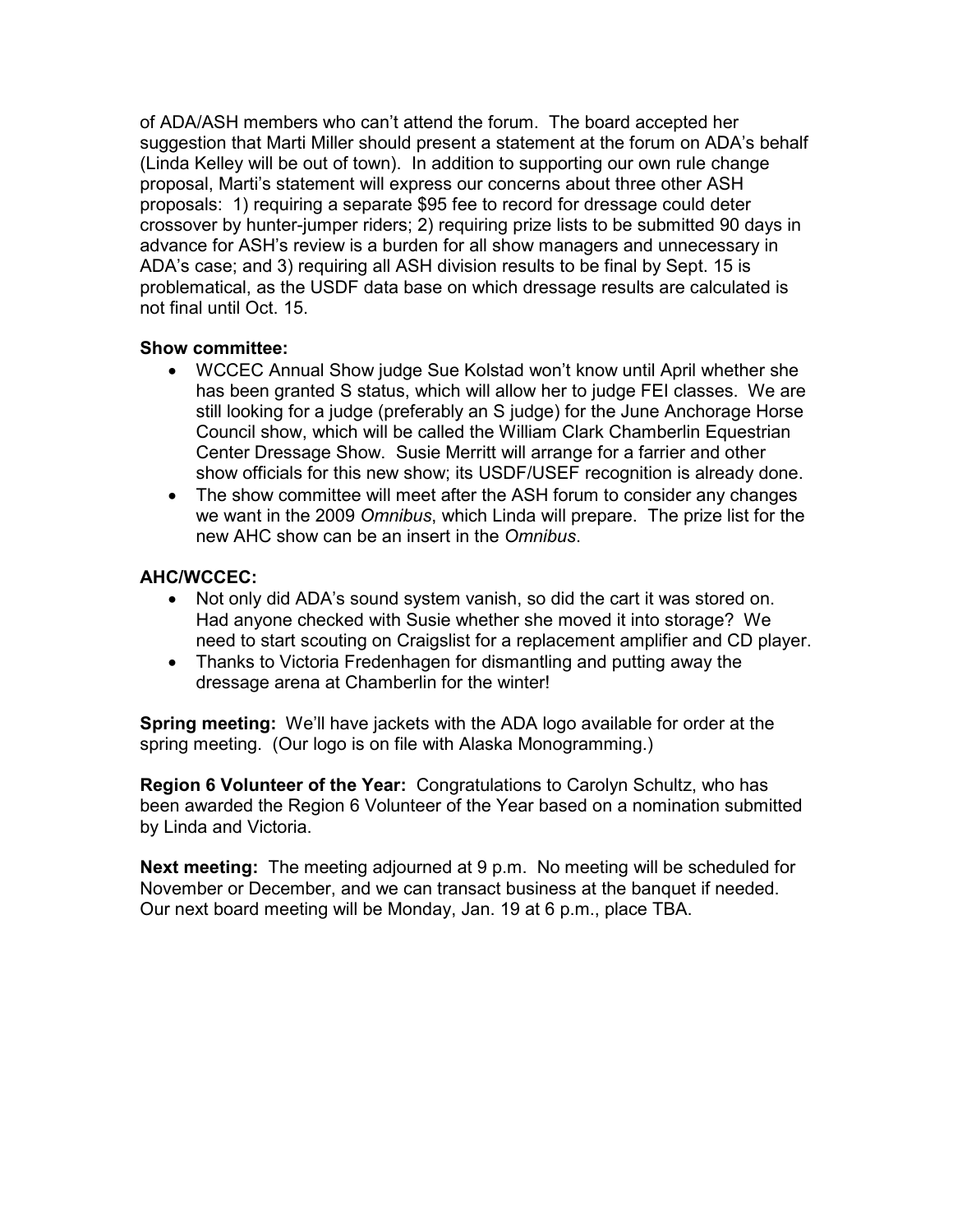## MINUTES OF ALASKA DRESSAGE ASSOCIATION'S SEPTEMBER 2008 MEETING

PRESIDENT/OMNIBUS EDITOR: LINDA KELLEY, 746-5994 TREASURER: RAENA SCHRAER, 830-9882 FUNDRAISING/AWARDS: PEGGY BOWKER, 373-2330 SENIOR BOARD: VICTORIA FREDENHAGEN, 243-5214 JUNIOR BOARD: SARAH COHEN, 345-9074

VICE-PRESIDENT: MARTI MILLER, 694- 6123, 786-7437 (w) SEC'Y./WEBMASTER: MARY KAYE HESSION, 345-1090 SENIOR BOARD: CHARLENE COHEN, 345-9074

JUNIOR BOARD: SHELBIE FREDENHAGEN, 243-5214

Attendance: The Sept. 15, 2008 ADA board meeting was called to order at 6:11 p.m. with a quorum of Peggy Bowker, Linda Kelley, Marti Miller, Mary Kaye Hession, Charlene Cohen, Victoria Fredenhagen, Shelbie Fredenhagen, and Raena Schraer. Carolyn Schultz and Susan Ritter also attended. Sarah Cohen was not present.

Minutes: The July 2008 meeting minutes were approved as corrected. (There was no August meeting.)

Treasurer's report: Raena Schraer reported ADA has \$13,353 in the bank. ADA cleared about \$1,000 at our August show, as we did not have to pay full airfare for the judge, none for our technical delegate, and had a full clinic schedule—a big help. Raena updated her July figures, estimating that it costs us about \$6,500 to put on each show. The board approved her request to buy a \$50 gift certificate to Southside Bistro for Robin Holm, who provides such excellent hospitality (including chauffeur service) for our licensed officials.

Banquet: It turns out we didn't have a reservation for Nov. 1 at O'Malley's, but Raena will try for the weekend of Nov. 21-22, and at the same time get a reservation for Nov. 7, 2009. If O'Malley's is not available she'll check Josephine's and the Snow Goose. She will coordinate with Shelbie Fredenhagen and Sarah Cohen on table decorations. Our junior board members will also put together a flyer to advertise the event so that we can reach everyone who might like to attend, regardless of membership. The board decided that our 2008 sponsors should be invited to the banquet (but we should be clear they have to buy their own tickets), and Victoria Fredenhagen will do a writeup for the Anchorage Daily News.

Awards: The show committee will present a Super Volunteer award as well as the Kathryn Brooks Lifetime Achievement Perpetual Award. Raena will put together a list of volunteers to thank, including Chamberlin and Valley Circuit volunteers, and Linda Kelley will provide a wrap-up of 2008 events. We have \$1,025 in award program income for this year's banquet. Peggy Bowker said the awards bill will be under \$1,000, not counting shipping. Peggy can't present all the awards this year because some of them are coming to her! No one qualified for the Quadrille award, but we will have a Pas de Deux award. We don't offer an Introductory Level award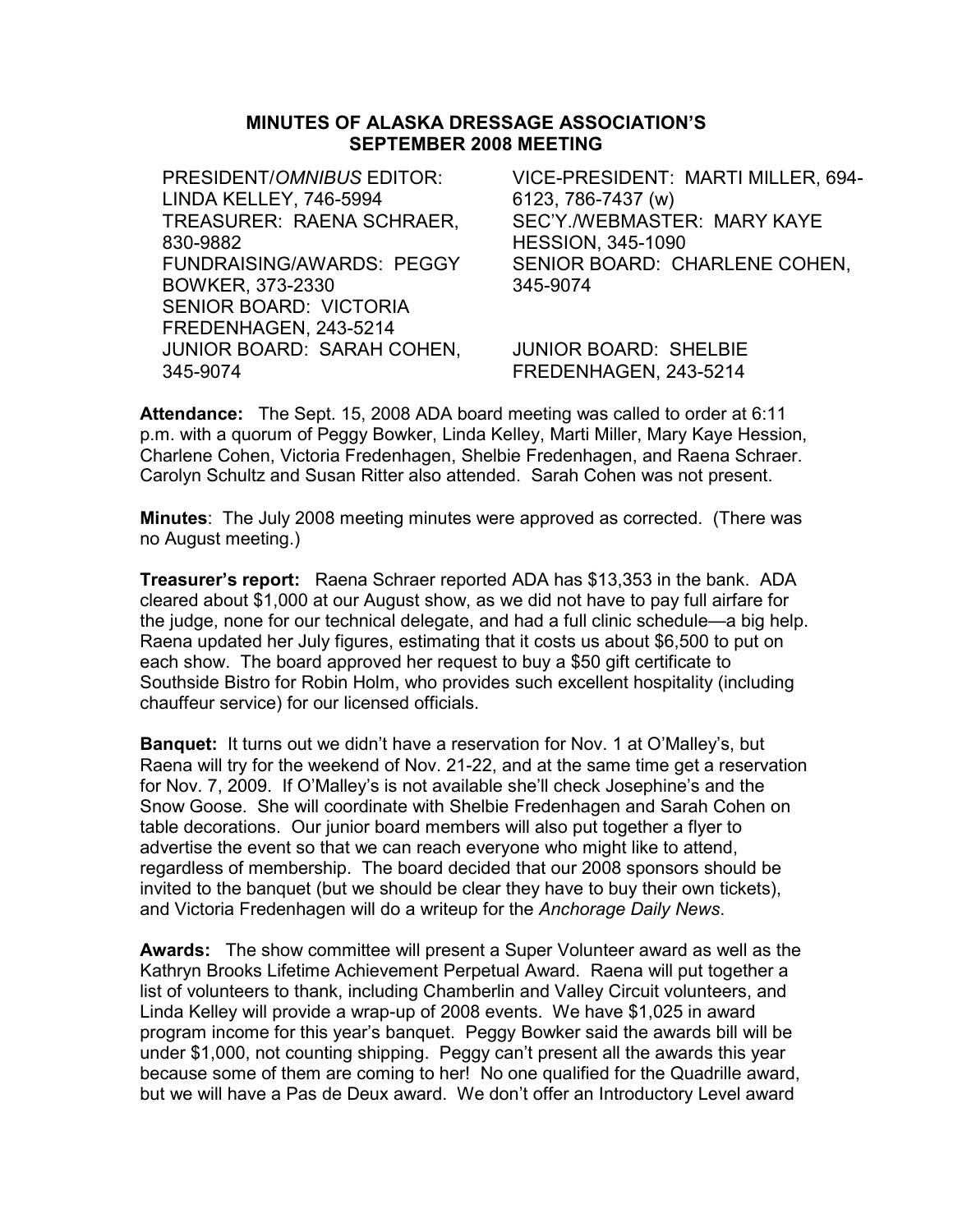(and no one qualified anyhow). Post-banquet, we should review our award list and anything else that may need revising in the Handbook.

Auction: In the next ADA newsletter, we'll remind people to notify Ardene Eaton and Nancy Farris if they have items to donate to the silent auction.

ASH dressage rules: We need to publicize our ASH rule change proposal so that dressage riders show up in numbers at the Forum. If the Forum is held before the banquet, Carolyn Schultz will coordinate with Deana Johnson to send out a reminder, along with a copy of the rule change. Some interesting research by the show committee indicates that of 62 horses recorded with ASH, 26 (42%) compete in dressage. Of 48 rider (equitation) recordings, 16 (33%) show in dressage. Of ASH's 90 total members, 34% show in dressage.

**Show committee:** The show committee met in August to plan for next year's show schedule, bearing in mind that the Valley Circuit's future is uncertain. Carolyn gave the board a written report of those arrangements. Major enhancements for 2009: the Anchorage Horse Council will sponsor a new two-day dressage show for the last weekend in June; the WCCEC annual show will have two days of dressage; both of ADA's judges will have their S rating. We did not submit Championship results as official scores to USDF, although USDF would have allowed this.

# AHC/WCCEC:

- ADA's sound system, essential for musical freestyle, has indeed vanished. We need an amplifier and CD player (we still have speakers); a home stereo system would do.
- Sept. 28 is scheduled to be cleanup day at WCCEC. The dressage arena planks should be set on the wooden platform to the south. The letters and bases can be stored in the judge's booth.
- Susan Ritter will ask Jeff Ritter for his recommendations on platforms for the dressage letters. Setting the letters directly on the uneven ground outside the arena makes them unsteady.
- Linda Kelley will make an additional bulletin board so that ride times can be posted in front of the dressage office. Raena will ask her friend Andy about making front steps for the office. The board agreed that the Pony Club could use the office again in 2009 as work space for its camp and rally officials.
- Susan encouraged ADA to support the creation of Rainbow Connection's Coverall arena where the western arena is now. She will ask Rainbow Connection's Annie Mabry whether the indoor arena will be available for rental when Rainbow Connection is not using it, whether Center membership would entitle people to ride there (will there be open ride times?), and how we can help.

Spring meeting: Award programs/memberships should again be one of the topics at our 2009 spring meeting.

Next meeting: The meeting adjourned at 8:24 p.m. Our next board meeting will be Monday, Oct. 20 at 6 p.m., probably at Huffman.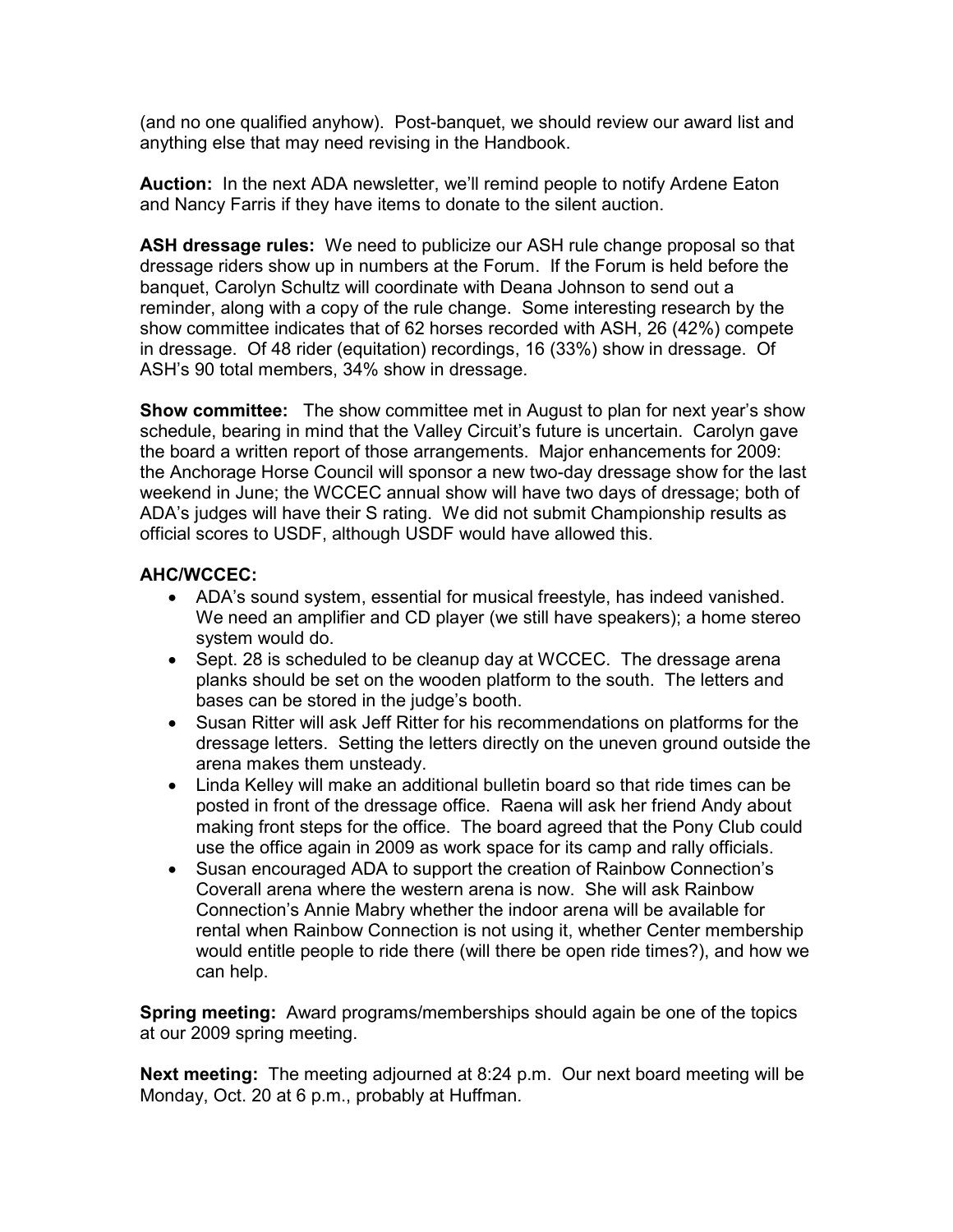## MINUTES OF ALASKA DRESSAGE ASSOCIATION'S JULY 2008 MEETING

PRESIDENT/OMNIBUS EDITOR: LINDA KELLEY, 746-5994 TREASURER: RAENA SCHRAER, 830-9882 FUNDRAISING/AWARDS: PEGGY BOWKER, 373-2330 SENIOR BOARD: VICTORIA FREDENHAGEN, 243-5214 JUNIOR BOARD: SARAH COHEN, 345-9074

VICE-PRESIDENT: MARTI MILLER, 694- 6123, 786-7437 (w) SEC'Y./WEBMASTER: MARY KAYE HESSION, 345-1090 SENIOR BOARD: CHARLENE COHEN, 345-9074

JUNIOR BOARD: SHELBIE FREDENHAGEN, 243-5214

Attendance: The July 21, 2008 ADA board meeting was called to order at 6:10 p.m. with a quorum of Peggy Bowker, Linda Kelley, Marti Miller, Mary Kaye Hession, and Raena Schraer. Susan Ritter also attended. Charlene Cohen, Sarah Cohen, Victoria Fredenhagen, and Shelbie Fredenhagen were out of state.

**Minutes:** The June 2008 meeting minutes were approved as corrected.

Treasurer's report: Raena Schraer reported ADA has \$12,588.18 in the bank. She said that it costs us about \$5,000 to put on each show, not counting ribbons and awards (which are ordered in bulk). We're facing higher air fares this year.

- We have some entries already for the August show. Raena gave show manager Susan Ritter a list of possible show volunteers.
- The Alaska State Fair organization won't sponsor horse shows any more, which could result in the loss of the Valley Circuit, as a four-day open show costs \$15,000 to \$25,000 upfront. ASH treasurer James Hancock is trying to salvage the circuit and held a meeting July 19 during the WCCEC Annual Show to inform riders of the situation. Perhaps ASH could sponsor the circuit, or at least organize it, although ASH bylaws might need amending to allow this. [If the Valley Circuit does get resurrected, ADA suggests two shows only, not including State Fair, to avoid complications.] Lori Carr expressed that Chamberlin is not fully utilized and could offer another show. The ADA board decided to wait until the ASH Forum to see if the issue gets resolved. If no solution is in sight by then, ADA—perhaps Raena Schraer or Carolyn Schultz—will talk to Lori Carr to request that the Anchorage Horse Council hold a second show in late June. Or ADA could hold a two-day dressage show during Labor Day weekend. Even with a September show, scores would be posted in plenty of time to meet USDF's Oct. 15 deadline for any corrections: show secretary Brit Kaiser sends in the results immediately after the show and they are posted within two weeks. [Note: USDF is very late in posting results of the WCCEC Annual Show.]
- Improvements for the 2009 show season: ADA should add one day to Springfest (our existing 2009 license is for a one-day show only); we should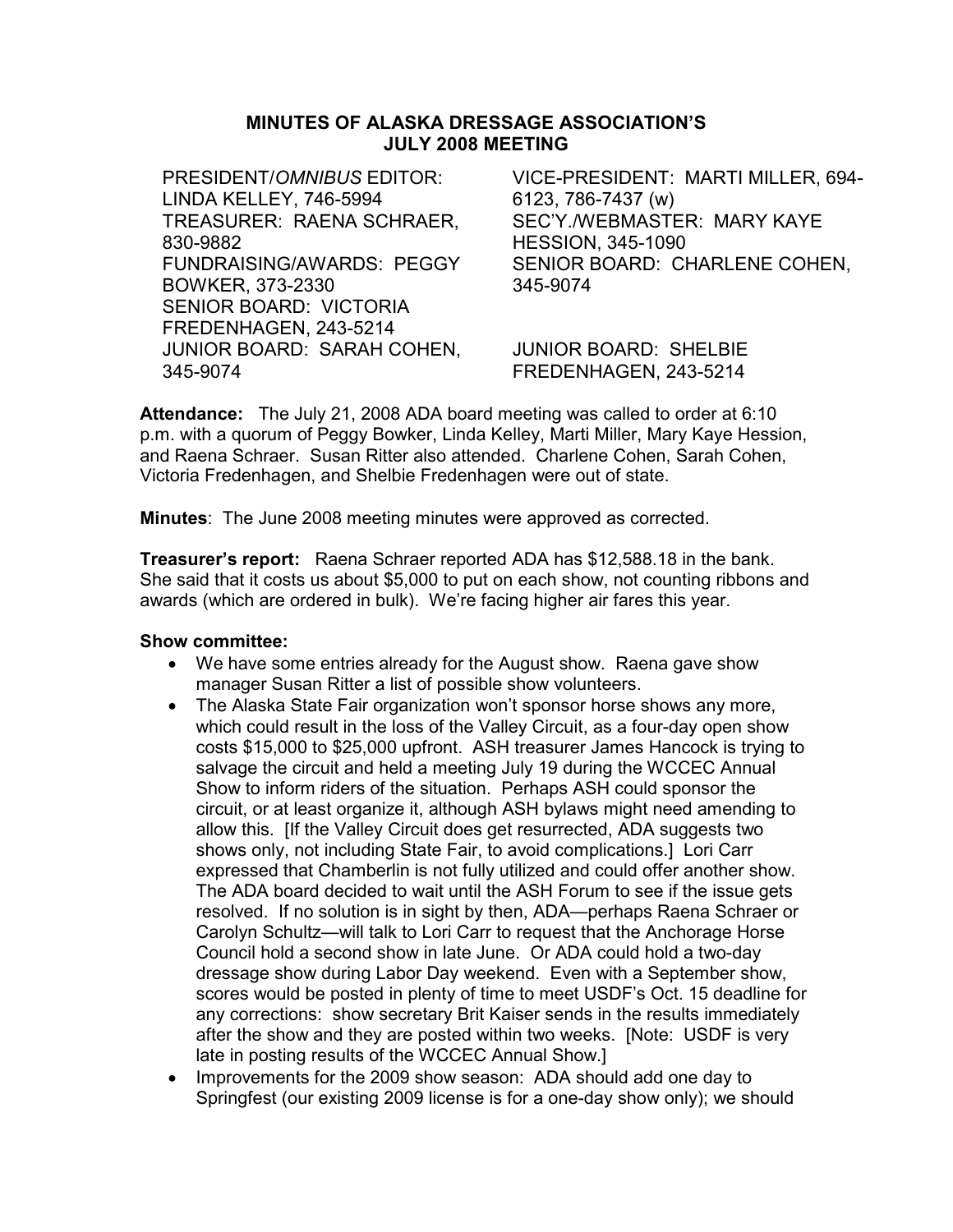ask the Anchorage Horse Council to allow two days' dressage at the WCCEC Annual Show; our daily class schedules should offer Tests 1, 2, and 4 on Saturday and 2, 3, and 4 on Sunday, rather than Test 1 each day; our spring meeting should once again explain the ground rules for award programs; we need more scribes—Susan Ritter suggested a mid-winter clinic to explain scribing, scoring, etc.; we should set minimum scores for Champion and Reserve show awards, maybe 55 percent; Marti Miller suggested we offer a Reserve Horse of the Year, or add a ribbon, or otherwise make it more worthwhile to record a horse with ADA—perhaps raise the \$25 award fee and drop the separate \$10 recording fee.

• ADA's sound system—essential so that we can offer musical freestyle—is missing. We have two sets of speakers but no amplifier or CD player. They will need to be replaced.

### AHC/WCCEC:

- The Rainbow Connection arena might be installed at the western arena instead of the warmup ring near the dressage arena, because a parking lot will be required.
- Our show office at Chamberlin needs steps, preferably something that can slide under the building when not in use. A crank-out awning on the window side might be nice if we post tests there. Susan Ritter will call the Botanical Garden to find out where free mulch can be obtained for around and under the building. Do we have a blanket for the judge in case of chilly weather?

Nominating committee: Raena will ask Carolyn Schultz if she's willing to be on the nominating committee once again, and suggest Susie Merritt as the second person. Susan and Aimee Ritter are both willing to be nominated.

Awards banquet arrangements: The banquet will be Nov. 1 with a ticket price of \$40. Peggy Bowker said that scores need to be computed by Sept. 15 to prepare for awards; Marti Miller assured her she can meet that date.

ASH dressage rule change: Dressage riders will need to show up en masse at the ASH Forum this fall to support the dressage rule changes submitted by Carolyn Schultz. If those changes are accepted, the ASH recording form will need to be tweaked.

Next meeting: The meeting adjourned at 8:37 p.m. There won't be an August meeting, so our next board meeting will be Monday, Sept. 15 at 6 p.m., probably at Huffman.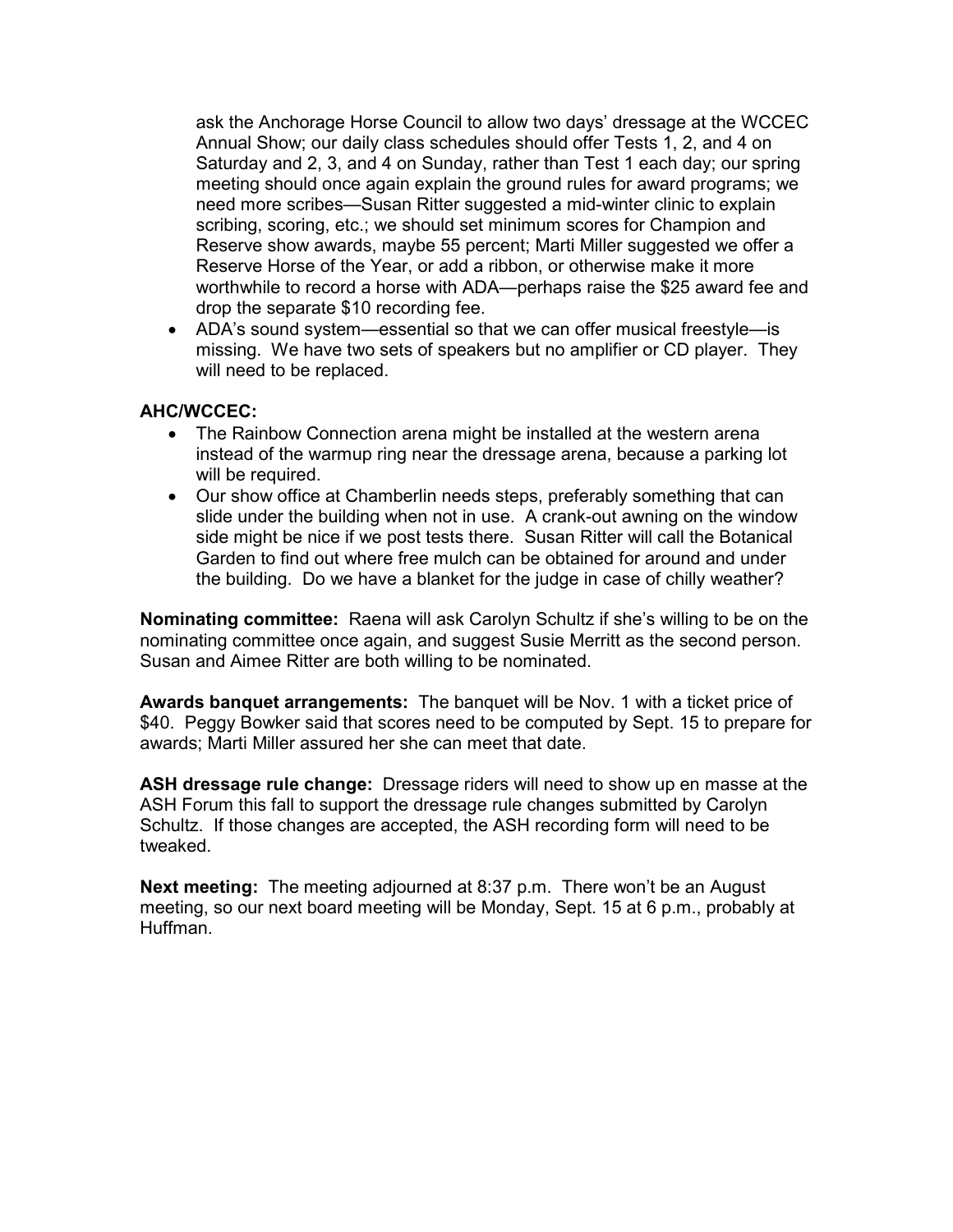## MINUTES OF ALASKA DRESSAGE ASSOCIATION'S JUNE 2008 MEETING

PRESIDENT/OMNIBUS EDITOR: LINDA KELLEY, 746-5994 TREASURER: RAENA SCHRAER, 830-9882 FUNDRAISING/AWARDS: PEGGY BOWKER, 373-2330 SENIOR BOARD: VICTORIA FREDENHAGEN, 243-5214 JUNIOR BOARD: SARAH COHEN, 345-9074

VICE-PRESIDENT: MARTI MILLER, 694- 6123, 786-7437 (w) SEC'Y./WEBMASTER: MARY KAYE HESSION, 345-1090 SENIOR BOARD: CHARLENE COHEN, 345-9074

JUNIOR BOARD: SHELBIE FREDENHAGEN, 243-5214

Attendance: The June 23, 2008 ADA board meeting was called to order at 6:18 p.m. with a quorum of Peggy Bowker, Linda Kelley, Marti Miller, Mary Kaye Hession, Raena Schraer, Shelbie Fredenhagen, and Victoria Fredenhagen. Carolyn Schultz, Susan Ritter, Aimee Ritter, and Brena Doolen also attended. Charlene and Sarah Cohen were out of town.

Minutes: The May 2008 meeting minutes were approved.

Treasurer's report: Raena Schraer reported ADA has \$13,064 in the bank, with expenses of \$5,783.85 on the June show and horse show income about \$100 less than that amount. Omnibus sponsorships are all paid in full. Raena will arrange for awards for volunteers again this year.

- Historically we've reimbursed members \$20 for taking a judge out to dinner. The board decided to update that allowance to \$30.
- USDF wishes to assess shows \$1 per entry (per show) to help fund the Regional Championships. The ADA board concurred.
- Show secretary Britany Kaiser found a way to make our Fox Village show software cope with concurrent rides: force the ride order, put all the concurrent rides at the end of a class without any ride time, and start the next class at the next available time slot.
- At our June show, we forgot to announce the winner of the Dover award: Peggy Bowker.
- Susan Ritter, our June show manager, will also manage our August show.
- Joe and Madeline Kornegay, Valley Circuit managers, hope to hire Karen Adams to judge State Fair and asked if this would cause any conflict. Carolyn Schultz explained that it won't. Riders can participate in our July 27 clinic with her and still be eligible to compete in State Fair dressage (Aug. 31- Sept. 1), as USEF rules require only a 30-day separation between clinics and shows. ADA and the Valley Circuit will split the cost of Karen's return air fare. We might add another clinic day in the Valley, and perhaps other people could arrange clinics with her, allowing for the 30-day window. Carolyn Schultz will find out if Karen would be interested in this.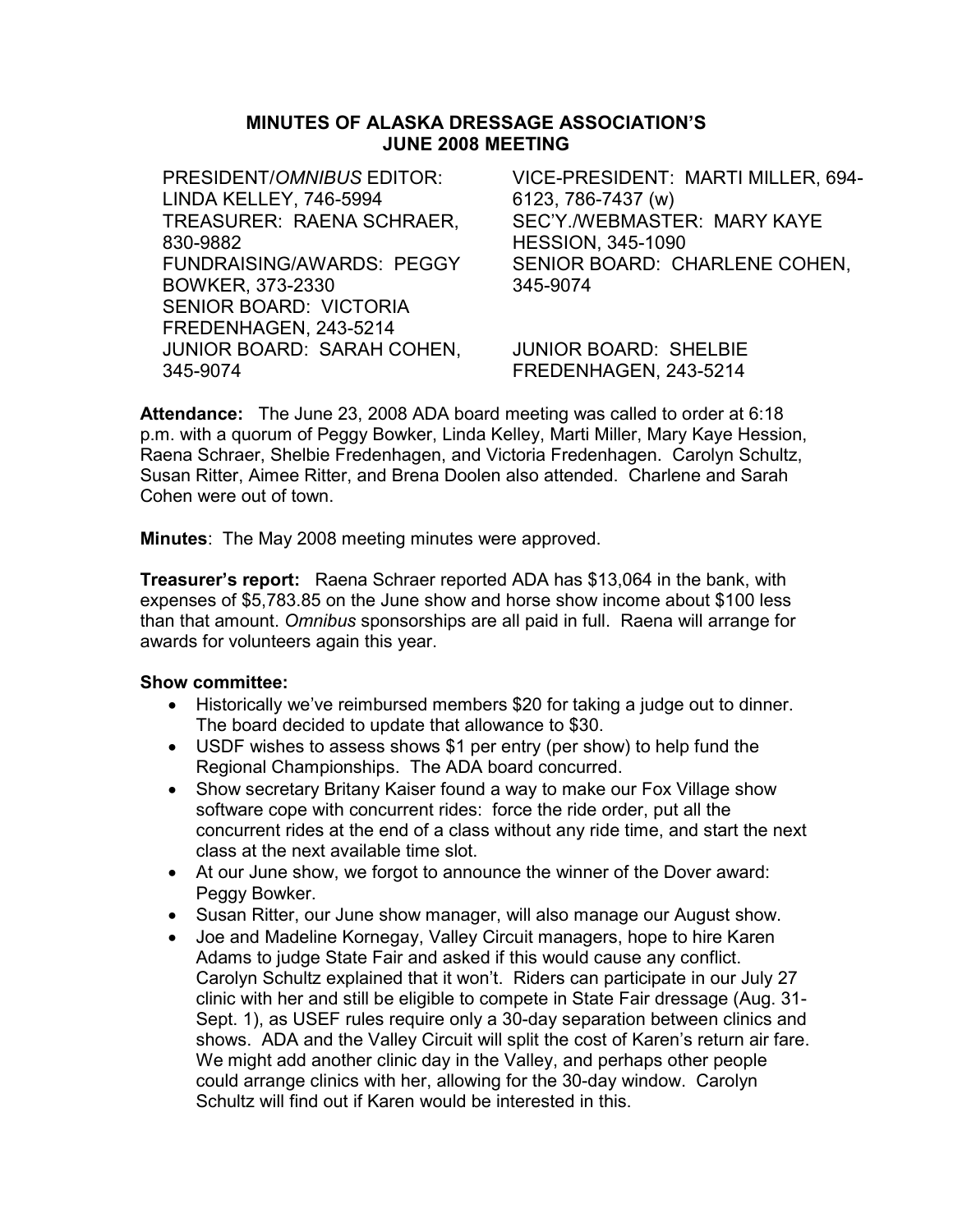- ADA donated championship awards for Midsummer; the Kornegays gave ADA a supply of bridle numbers.
- Jayne Dittmer, DC of the Midnite Run Pony Club, accepted our proposal that Pony Club pay for one day of Wayne Quarles clinics (\$650), plus a quarter of his air fare. We'll cover all his other expenses for judging our August show and for a second clinic day. Deana Johnson will work with Jayne to arrange the split between the two clinic periods; the Pony Club might want two halfday clinics rather than a full day to ease scheduling.
- Lisa O'Dell, our member who hopes to show PSG next year, would love to earn her USDF Silver Medal, but says it's more important just to show the horse for owner Zo Hawkins. ADA's mission is to encourage a high standard of dressage in Alaska, and hosting an FEI class—even for just one horse would be consistent with this goal. So if we can find S judges (eligible to judge FEI classes) for a price roughly equivalent to R judges, or if we find sponsors to make up the difference, we should do it. Kari Garber will give us some recommendations of S judges who would be willing to come to Alaska for reasonable rates.
- Bad news from the Valley Circuit: Nothing is planned beyond 2008 for the circuit, which has surrendered its USEF show dates for 2009 onward. The Kornegays cannot continue managing it for personal reasons, up-front costs for a four-day show run to about \$25,000, and no one else is immediately available, although James Hancock might be willing to take on the job. Are sponsorships available? If a circuit manager can be found, ADA could support the dressage classes as we've done in the past. Linda Kelley will contact the Alaska Horse Journal's Sandy Shacklett to suggest an article on this topic so that riders are aware of the problem.
- USDF breed awards require four dressage shows before four judges, so if the Valley Circuit disappears, ADA might need to put on an extra show: either run Saturday and Sunday as separate shows with different judges, or better yet do an entirely new show on a new date.

# AHC/WCCEC:

- Shelves are being erected in our new dressage building for show supplies. Linda Kelley suggested we apply mulch in front of and under the building to suppress mud and grass, and setting up a corkboard that could be hung outside to post notices. The entrance needs some type of steps (Linda is working on this) and it would be good to have a place to put finished test sheets for riders to pick up.
- The WCCEC Annual Show prize list has just been published. What is ADA's role? It's possible that Britany Kaiser will be the secretary. Raena Schraer will contact volunteers and Susan Ritter is willing to score. Carie Sciss and Lisa Johnson can scribe and Sabrina Stratton's father is willing to be a bit checker.
- We'll have a WCCEC Annual Show work party Wednesday, July 16, 6:00 p.m. at Chamberlin.

Next meeting: The meeting adjourned at 8:30 p.m. The next board meeting will be Monday, July 21 at 6 p.m. at Chamberlin.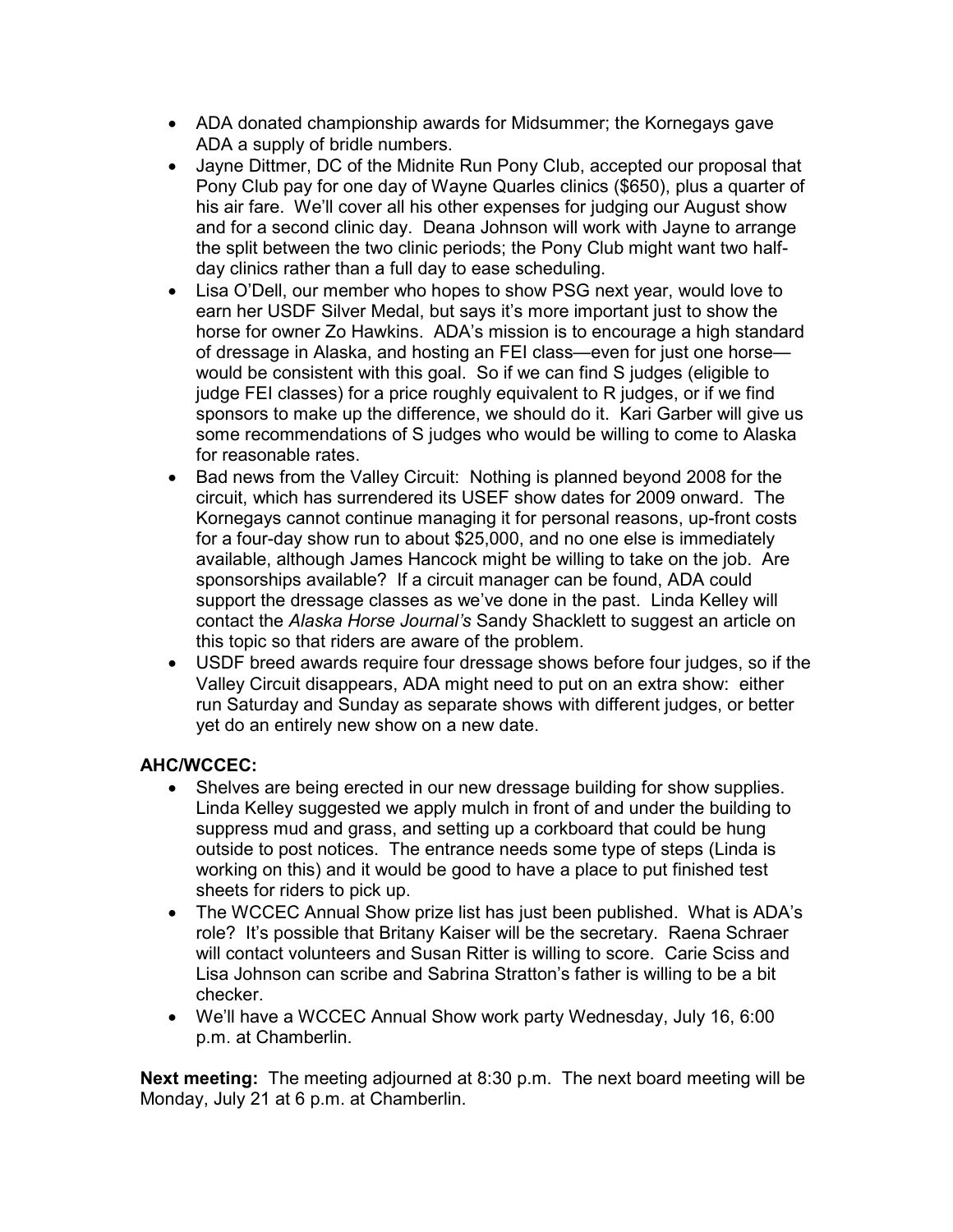## MINUTES OF ALASKA DRESSAGE ASSOCIATION'S MAY 2008 MEETING

PRESIDENT/OMNIBUS EDITOR: LINDA KELLEY, 746-5994 TREASURER: RAENA SCHRAER, 830-9882 FUNDRAISING/AWARDS: PEGGY BOWKER, 373-2330 SENIOR BOARD: VICTORIA FREDENHAGEN, 243-5214 JUNIOR BOARD: SARAH COHEN, 345-9074

VICE-PRESIDENT: MARTI MILLER, 694- 6123, 786-7437 (w) SEC'Y./WEBMASTER: MARY KAYE HESSION, 345-1090 SENIOR BOARD: CHARLENE COHEN, 345-9074

JUNIOR BOARD: SHELBIE FREDENHAGEN, 243-5214

Attendance: The May 19, 2008 ADA board meeting was called to order at 6:15 p.m. with a quorum of Charlene Cohen, Peggy Bowker, Linda Kelley, Marti Miller, Mary Kaye Hession, Raena Schraer, Shelbie Fredenhagen, and Victoria Fredenhagen. Carolyn Schultz and Susan Ritter also attended. Sarah Cohen was not present.

Minutes: The April 2008 meeting minutes were approved as corrected.

Treasurer's report: Raena Schraer reported ADA has \$17,700.56 in the bank, but checks for the show office building and show insurance haven't been presented yet. Raena said we earned \$880 at the Anne Appleby clinic but lost approximately \$500 on the May schooling show and the evening lecture. We may need to reinstate the \$15 dressage administrative fee for the schooling show (or ask for part of the \$5 fee that the Anchorage Horse Council collects), and skip the dinner-lecture unless there's a specific topic to address.

- The show committee welcomes Susan Ritter as our show manager for our June show and perhaps August. The rules require her to be a USEF and USDF member. We'll reimburse the cost of her USEF membership and list her as an ADA member, which includes USDF membership.
- The footing turned out great for the May schooling show despite the recent snowfall. People enjoyed themselves and the show ran smoothly thanks to Susie Merritt, Britany Kaiser, Carolyn Schultz, new scorer Debbie Wilson, scribe Jennifer McLeod, and of course construction experts "the Jims."
- We need to get together to download our Fox Village show management software to show secretary Britany's computer and get it working before the June show.
- Food booth arrangements are up in the air (Margo and Scott might run the booth as they did last year). Susan will check with Lori Carr on this.
- Carolyn distributed a spreadsheet of show tasks and possible volunteers to fulfill them. Raena reported she has sent out feelers for scribes. Sarah Cohen and Shelbie Fredenhagen agreed to put together the rider packets. We'll have a work party June 4, 6:30 p.m. at Susie Merritt's house.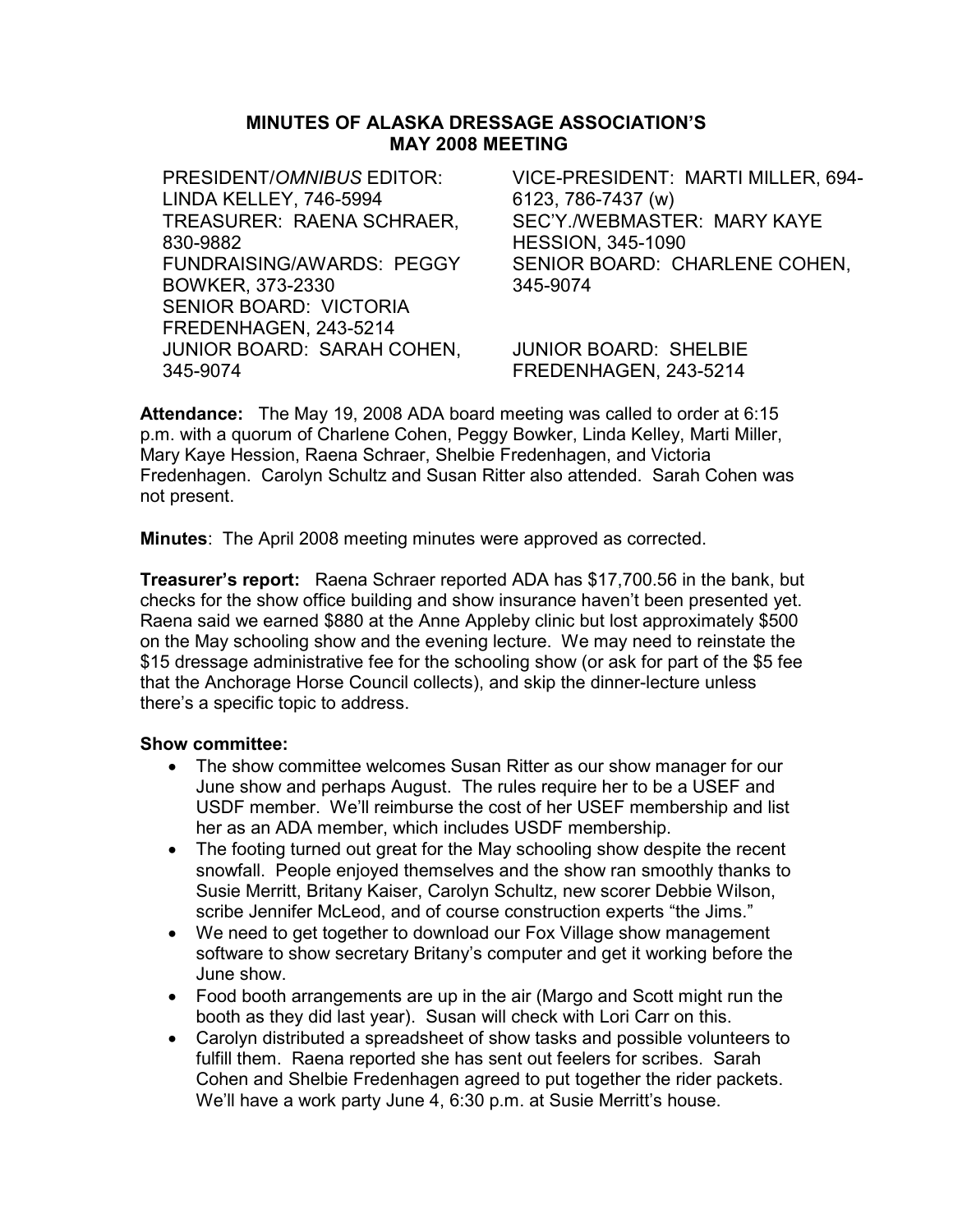• One of our members wants to show at PSG next year. Our 2009 judges have not yet been hired; possibly we could find "S" judges (who can judge FEI classes) at a reasonable cost. In that case this member could work with Deana Johnson to see what we'd need to do to offer a PSG class, or better yet she could come to a show committee meeting with a proposal.

Membership outreach: We should do another Centerline issue after our June show (with results from that show plus the schooling show) and before the July schooling show.

ASH dressage rules: Carolyn Schultz said that no one commented on the ASH dressage rule change proposal, which had been published in the May Centerline. The consensus was that the proposal is ready to submit to ASH. As a June agenda item, we should look at the ASH recording and membership forms to see how the rider declaration (Jr/YR, AA, or neither) would fit in.

# AHC/WCCEC:

- Our new dressage building is in place and looks great. It needs white paint outside and white stain inside; Linda Kelley volunteered to take charge of this with a \$200 budget. It also needs furniture. The board decided to buy a shelving unit from Susie Merritt for \$65, and a friend of Susie's will give us a desk, table and chair as a charitable donation. Furnishings should be kept basic for now; we may need a screen curtain so we can keep the double doors open, and shades or shutters for the windows for security.
- We don't yet know who will manage the Anchorage Horse Council's annual show, and the prize list is not out. After or at our June show, we should try to get final decisions from Lori Carr and Lori Hackenberger. Even if the rest of the show doesn't materialize, ADA could offer to run the dressage part, but we'd need to submit the prize list for review 30 days before the show's mid-July dates.
- Mary Kaye will e-mail Lori Hackenberger about our need for electrical power near the dressage building (meantime we'll make do with a long extension cord from the barn area).
- Our arena bases are not wind-stable and need some type of horse-safe anchorage, perhaps lag bolts with washers.

Next meeting: The meeting adjourned at 8:03 p.m. The next board meeting will be Monday, June 23 at 6 p.m., tentatively at Chamberlin.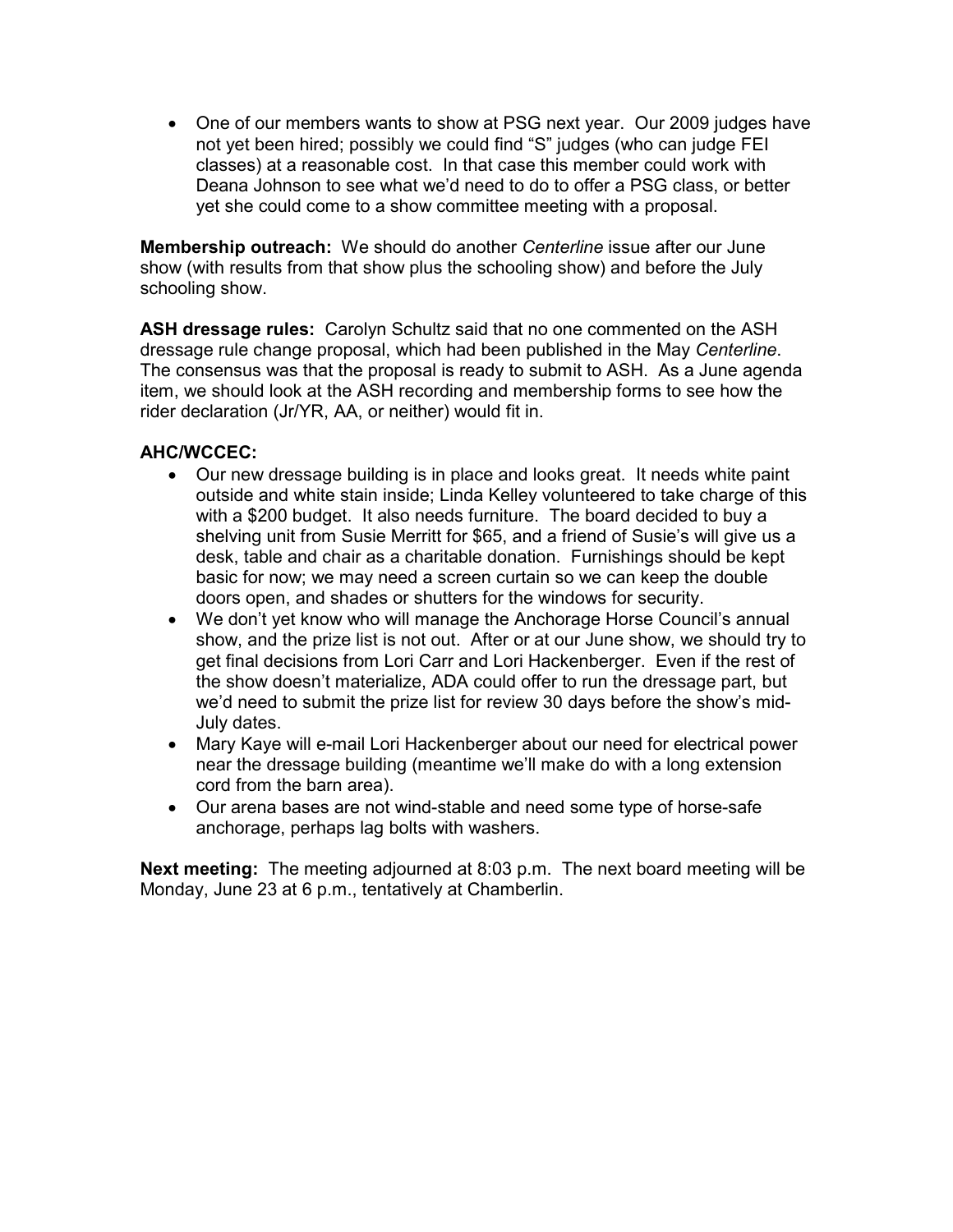## MINUTES OF ALASKA DRESSAGE ASSOCIATION'S APRIL 2008 MEETING

PRESIDENT/OMNIBUS EDITOR: LINDA KELLEY, 746-5994 TREASURER: RAENA SCHRAER, 830-9882 FUNDRAISING/AWARDS: PEGGY BOWKER, 373-2330 SENIOR BOARD: VICTORIA FREDENHAGEN, 243-5214 JUNIOR BOARD: SARAH COHEN, 345-9074

VICE-PRESIDENT: MARTI MILLER, 694- 6123, 786-7437 (w) SEC'Y./WEBMASTER: MARY KAYE HESSION, 345-1090 SENIOR BOARD: CHARLENE COHEN, 345-9074

JUNIOR BOARD: SHELBIE FREDENHAGEN, 243-5214

Attendance: The April 21, 2008 ADA board meeting was called to order at 6:08 p.m. with a quorum of Charlene Cohen, Peggy Bowker, Linda Kelley, Marti Miller, Shelbie Fredenhagen, Sarah Cohen, Mary Kaye Hession, Raena Schraer, and Victoria Fredenhagen. Deana Johnson and Carolyn Schultz also attended.

Minutes: The March 2008 meeting minutes were approved as corrected.

Treasurer's report: Raena Schraer reported ADA had \$17,072.07 in hand at the end of March. However, we owe \$1,500 in arena fees to the Anchorage Horse Council and \$560 to Gallo's for the spring meeting. We have 71 paid members and \$1,671 in paid sponsorships. May 31 is the deadline to pay pledged membership dues.

- The Omnibus is being reviewed by USDF, and Carolyn Schultz sent copies to our show officials.
- Carolyn confirmed with Lori Carr that there will be food service at our shows, and will confirm schooling show arrangements with Lori and with Susie Merritt (formerly Susie Kaiser).
- Robin Holm will be our host for Anne Appleby and will provide all transportation except for taking her home from Gallo's on May 8. Depending on when Anne's flight arrives, we'll plan to start the dinner about 6 p.m. The May 9 clinic will start at 9 or 10 a.m., with no more than ten rides. It's possible we can lower the clinic fee; Linda is still confirming our costs. Mary Kaye will ask Deana Johnson to send out another reminder to the membership about RSVP's for the dinner and clinic, plus an invitation to help set up the arena on May 3.
- With Judy Eaken's death, we have no show secretary, and we also need one more show manager. The manager must be on the show grounds throughout the show, including the schooling period. The board decided to offer pay of \$250 for each job at each show. Carolyn will find and update our job descriptions for these two roles so that potential candidates know what to expect. Raena Schraer will ask Susan Ritter and Jessica Dryden if they might be interested; she and Carolyn will approach Deana Johnson, Susie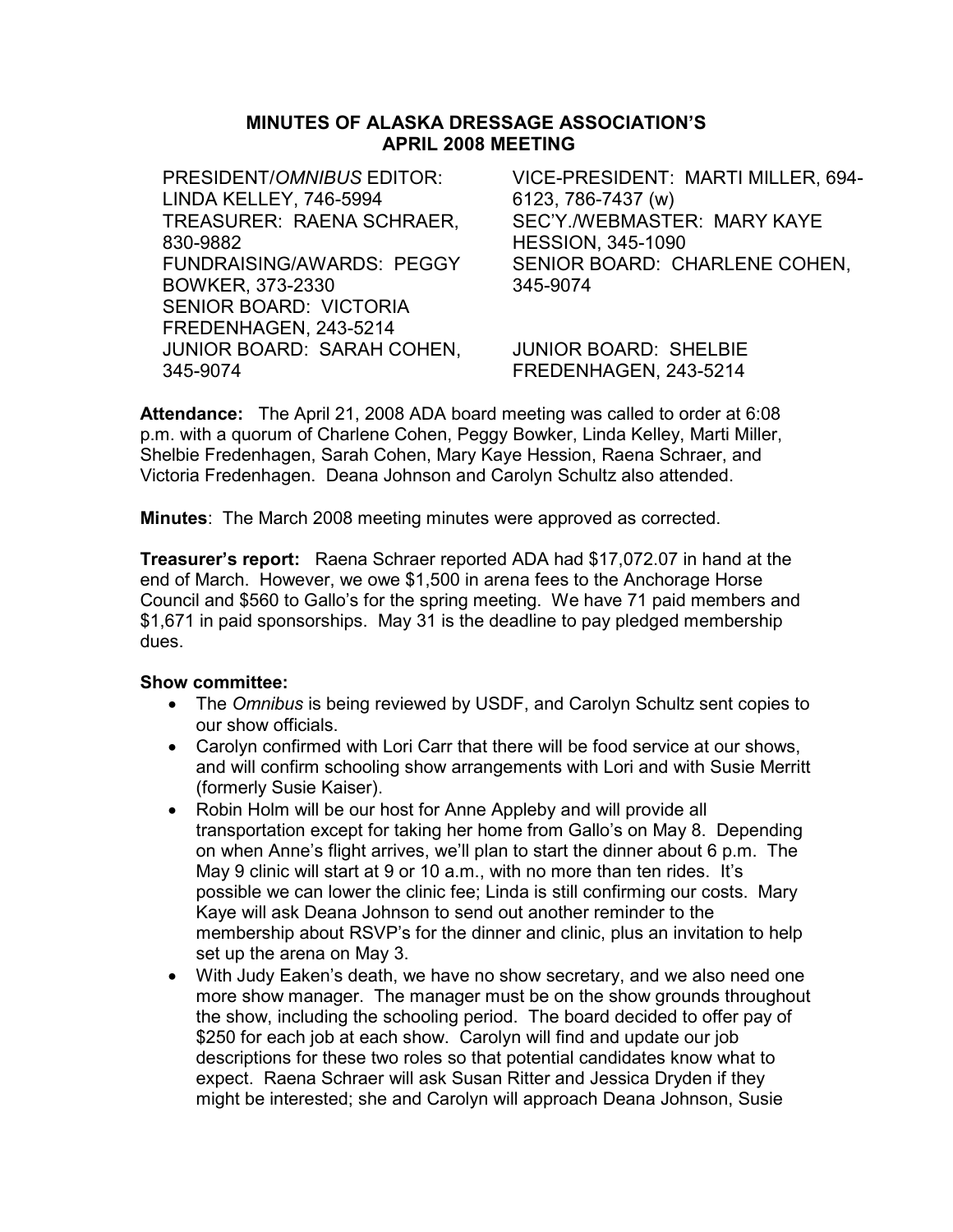Merritt, and Britany Kaiser. Linda Kelley is willing to be our backup in case of need.

- At its next meeting, the show committee needs to make another try to use our Fox Village show management software. Our subscription is paid up for 2008.
- We don't yet know who will manage the Anchorage Horse Council's annual show.
- Susie Merritt will arrange for EMT's, veterinarian, farrier, etc., for our shows and fill out the AHC arena agreement.
- Our shows offer "Third Level and Above" classes. One of our members wants to show at PSG next year. That might require FEI sanctioning, which we could not possibly handle. It would definitely require an "S" judge, but we don't have any "S" judges scheduled for next year.

## Membership outreach:

- The deadline for the May Centerline is the end of April.
- Linda Kelley presented a thank-you gift to Dr. Julie Grohs for speaking at our March 30 spring meeting.

ASH dressage rules: Carolyn Schultz presented a revised draft of the ASH dressage rule change proposal. After discussion and some changes, the board approved the proposal in concept. The board decided to publish the draft in the May Centerline and invite comments from the membership.

AHC/WCCEC news: We have no further information on a new dressage office building for Chamberlin. Raena will get a tent and bring it to the May 3 cleanup/arena setup.

Next meeting: The meeting adjourned at 8:00 p.m. The next board meeting will be Monday, May 19 at 6 p.m. at Huffman [later changed to WCCEC].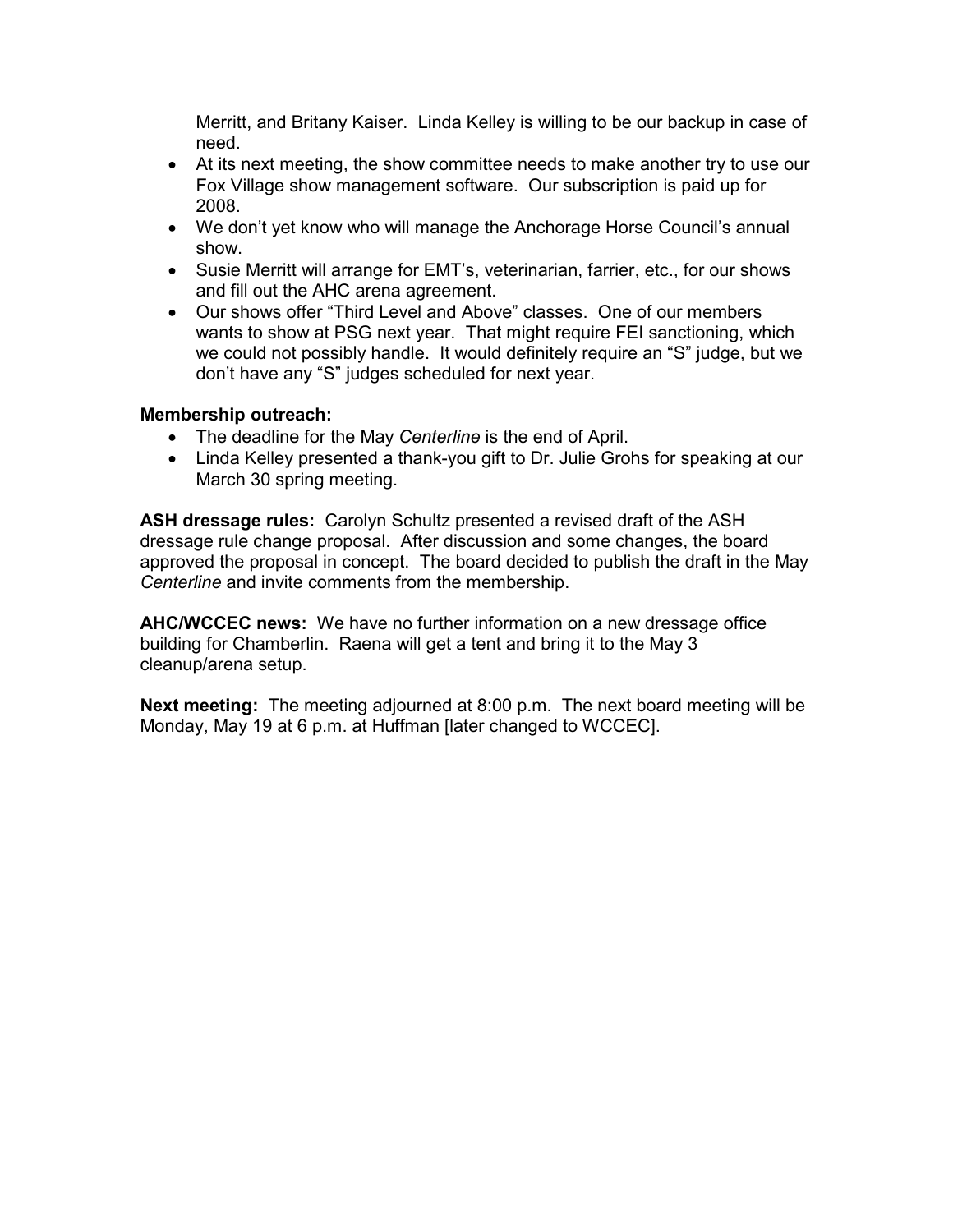## MINUTES OF ALASKA DRESSAGE ASSOCIATION'S MARCH 2008 MEETING

PRESIDENT/OMNIBUS EDITOR: LINDA KELLEY, 746-5994 TREASURER: RAENA SCHRAER, 830-9882 FUNDRAISING/AWARDS: PEGGY BOWKER, 373-2330 SENIOR BOARD: VICTORIA FREDENHAGEN, 243-5214 JUNIOR BOARD: SARAH COHEN, 345-9074

VICE-PRESIDENT: MARTI MILLER, 694- 6123, 786-7437 (w) SEC'Y./WEBMASTER: MARY KAYE HESSION, 345-1090 SENIOR BOARD: CHARLENE COHEN, 345-9074

JUNIOR BOARD: SHELBIE FREDENHAGEN, 243-5214

Attendance: The March 17, 2008 ADA board meeting was called to order at 6:07 p.m. with a quorum of Charlene Cohen, Peggy Bowker, Linda Kelley, Marti Miller, Shelbie Fredenhagen, Sarah Cohen, Mary Kaye Hession, Raena Schraer, and Victoria Fredenhagen. Deana Johnson and Carolyn Schultz also attended.

Minutes: The February 2008 meeting minutes were approved.

Treasurer's report: Raena Schraer reported ADA currently has \$19,023.91 in the bank, although we'll soon send USDF a check for \$845 for membership payments as part of our 2008 roster. Raena had also finished ADA's tax report: we didn't owe any taxes, but a report was required because of ADA's healthy cash flow last year.

- We received \$180 in Omnibus ads! Linda Kelley will print 110 copies of the Omnibus and these sponsorships will cover most of the cost.
- Carolyn Schultz said we need to be sure the Anchorage Horse Council has arranged for food service at the shows. She'll check with Susie Kaiser. She'll also check with Susie on arrangements for EMT's, veterinarian, farrier, etc.
- We're looking for a manager of the August show. Victoria Fredenhagen will ask new member Laurie Hogan if she is interested in this job.
- We'll plan a Chamberlin cleanup and dressage arena setup work party on Saturday, May 3, at 10 a.m.
- Deana Johnson received the license "key" for our Fox Village show management software, but her computer won't open the file. She'll forward it to Carolyn and Mary Kaye to try. The problem may be that we haven't paid this year's subscription. We should schedule a Fox Village trial run in May with Raena, our show secretary Judy Eaken, etc. We can make the software available to use at the WCCEC and valley shows, too.
- Susie Kaiser will manage the dressage schooling shows at Chamberlin; Carolyn Schultz will be the secretary. The schooling show judges are ready, and we'll offer clinics at \$110 each (both Anne Appleby and Karen Adams are licensed judges).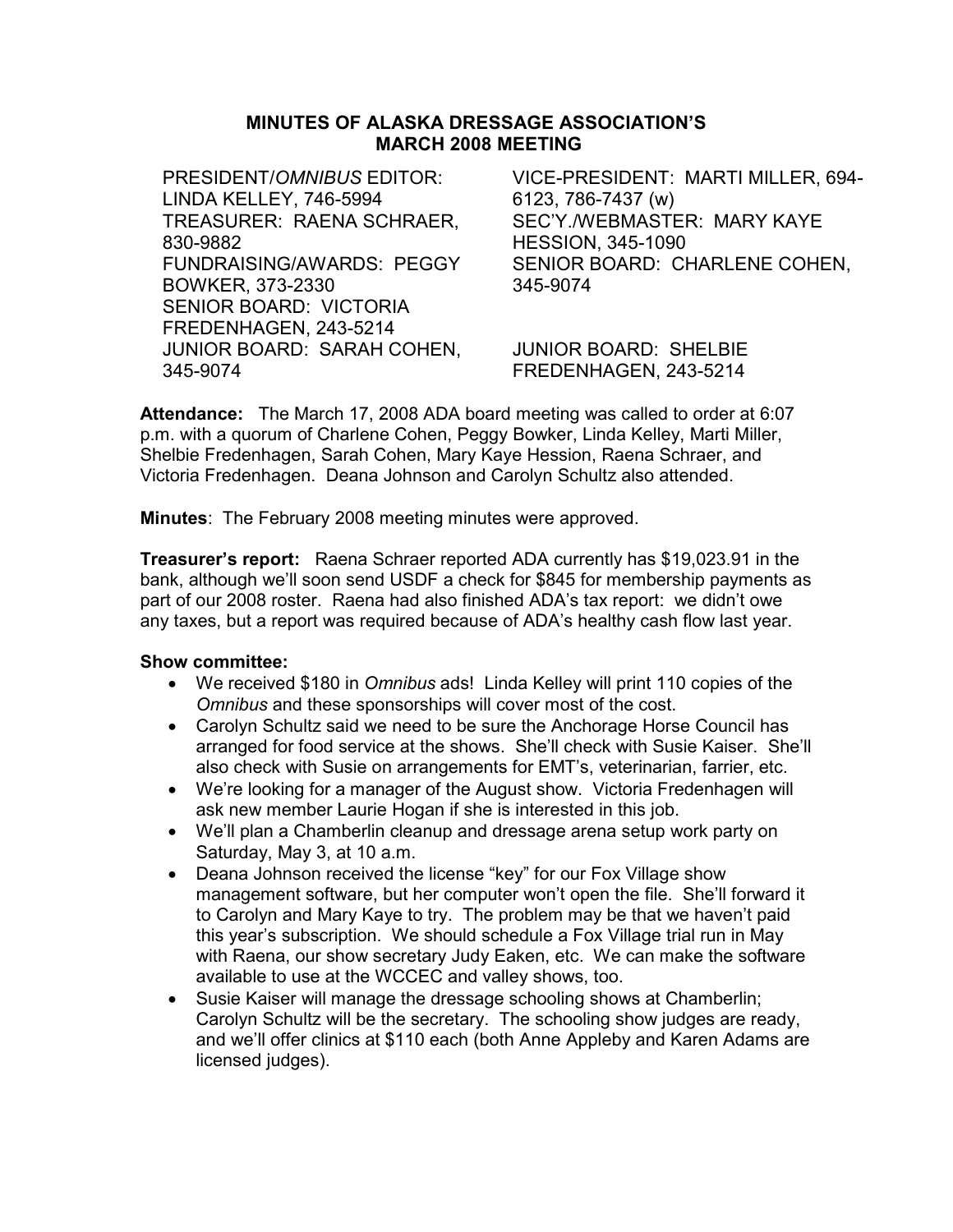- Deana will ask our August judge, Wayne Quarles, if he can stay for a twoday clinic after the show (she'll organize this clinic). If Pony Clubbers want to participate, we can help them out.
- We won't plan to sponsor a clinic with Lois Heyerdahl, our June judge, as that might be too many clinics.
- Lori Carr will prepare the prize list for the WCCEC annual show and get the show recognized. ADA found a judge and TD for that show. However, we don't know who will manage it.

# Membership outreach:

- Deana addressed the issue of the seven people for whom we paid USDF memberships last year, but who never paid their ADA dues. She felt that was an anomaly caused by the confusion over USDF's changeover in late 2006 to a new membership year. Her current procedure is not to list anyone on our roster for USDF until Raena has received their ADA dues. Deana will do the next roster update in early April, after our spring membership meeting, when additional people will likely renew.
- The next issue of The Centerline should go out in early May and should include a list of members, so that people can easily check their status. Those who haven't renewed by the end of May will be removed from our mailing list to receive the newsletter. Plus non-members' scores don't count for year-end awards, and only paid-up members get a copy of the Omnibus. The website should remind people to check their membership status if they haven't received their copy.
- The May Centerline should also ask people to start working now on items they can donate to the silent auction at the November awards banquet. We can publicize any special items in the fall newsletter.
- At the March 30 spring meeting, Dr. Julie Grohs will explain the new vaccination recommendations and EIA process; Marti Miller will cover the need for each rider to check that her scores are accurate in USDF's data base; we'll invite additional sponsorships; and people can individually ask Linda Kelley for information on award programs and membership requirements.
- The Anne Appleby lecture/dinner on May 8 at Gallo's will have a ticket price of \$10, with ADA paying the rest of the cost. Deana will check when Anne's flight arrives (we need this to set the time of the dinner) and will find out where she wants to stay. Anne's lecture could deal with dressage protocol, "Everything you ever wanted to know about dressage shows," and/or the new proposal to require a certain level of scores before showing Third Level.
- If Raena can compute our per-class costs, we could solicit class sponsorships later this year and include the sponsor's name in the 2009 Omnibus.

ASH dressage rules: On hold temporarily. However, rule change proposals must be postmarked by July 1 to be considered by the ASH board for next year.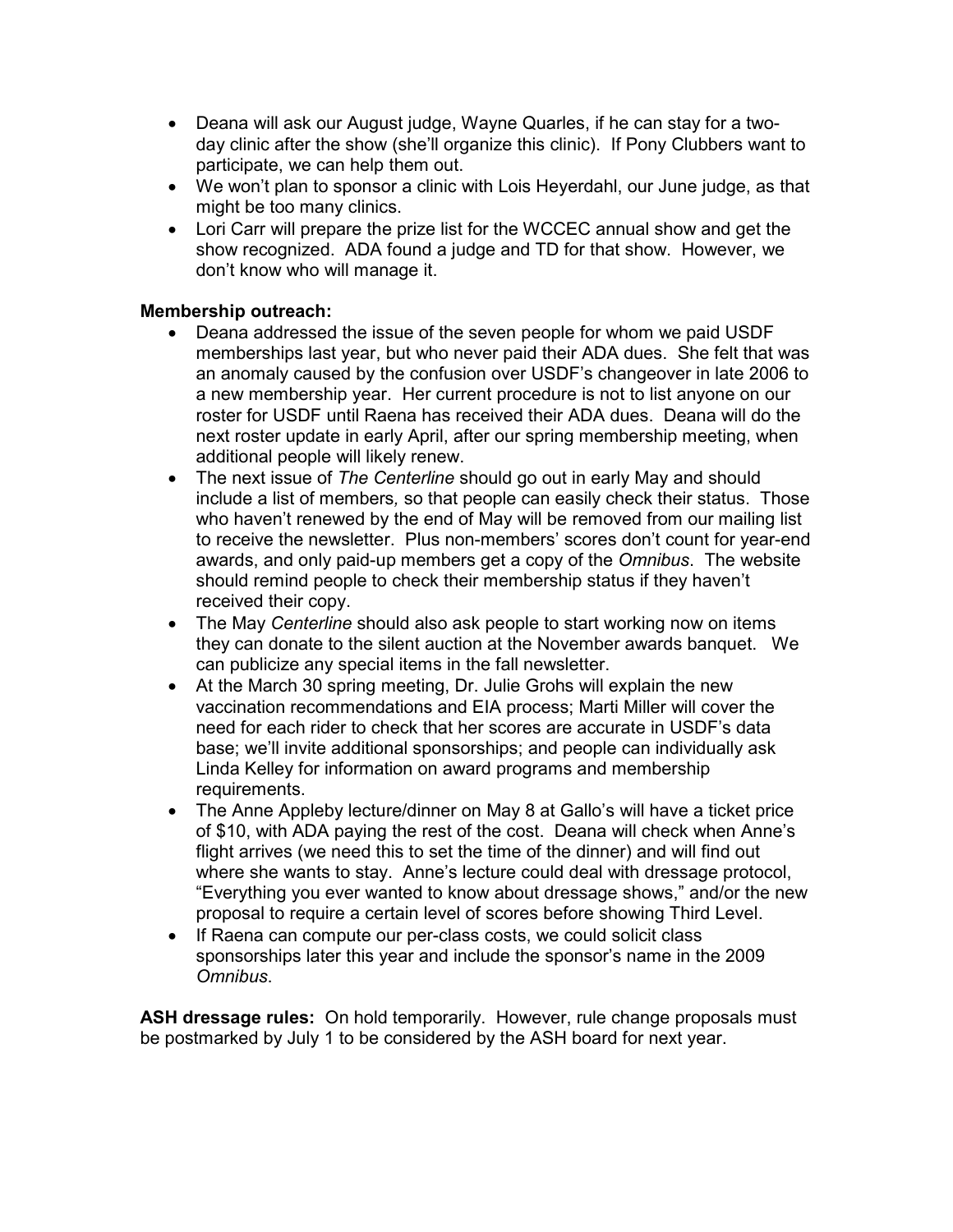AHC/WCCEC news: No further information on the dressage office at Chamberlin. We'll need to provide a tent as an interim measure (last year's tent was trashed in a windstorm at the end of the show season).

Next meeting: The meeting adjourned at 8:05 p.m. The next board meeting will be Monday, April 21 at 6 p.m. at Huffman.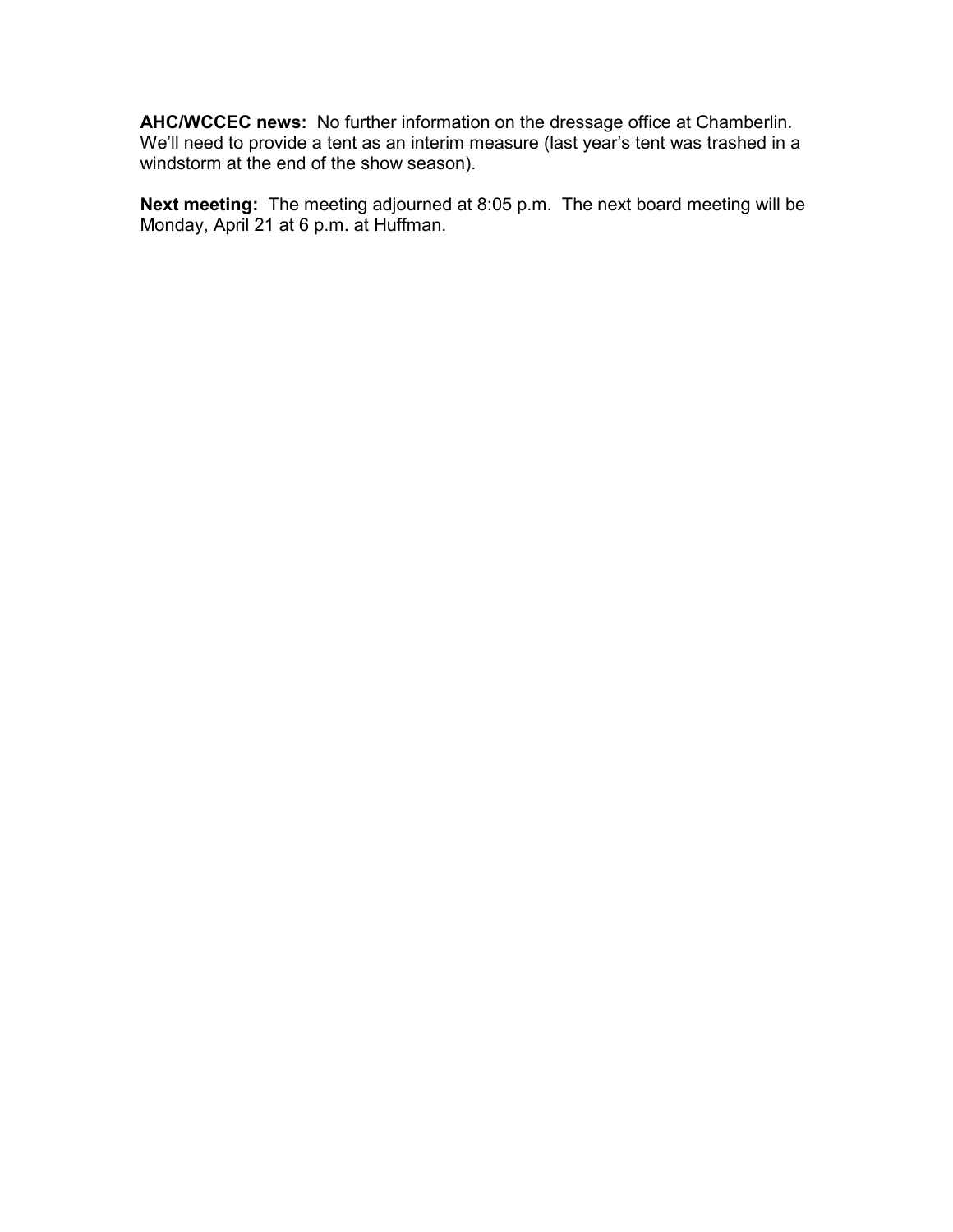## MINUTES OF ALASKA DRESSAGE ASSOCIATION'S FEBRUARY 2008 MEETING

PRESIDENT/OMNIBUS EDITOR: LINDA KELLEY, 746-5994 TREASURER: RAENA SCHRAER, 830-9882 FUNDRAISING/AWARDS: PEGGY BOWKER, 373-2330 SENIOR BOARD: VICTORIA FREDENHAGEN, 243-5214 JUNIOR BOARD: SARAH COHEN, 345-9074

VICE-PRESIDENT: MARTI MILLER, 694- 6123, 786-7437 (w) SEC'Y./WEBMASTER: MARY KAYE HESSION, 345-1090 SENIOR BOARD: CHARLENE COHEN, 345-9074

JUNIOR BOARD: SHELBIE FREDENHAGEN, 243-5214

Attendance: The Feb. 25, 2008 ADA board meeting was called to order at 6:07 p.m. with a quorum of Charlene Cohen, Peggy Bowker, Linda Kelley, Marti Miller, Shelbie Fredenhagen, Sarah Cohen, Mary Kaye Hession, Raena Schraer, and new board member Victoria Fredenhagen. Carolyn Schultz also attended.

Minutes: The January 2008 meeting minutes were approved.

**Treasurer's report:** There has been no change in ADA's finances. Raena Schraer will coordinate with Deana Johnson to resolve the USDF Roster issue, so that ADA does not pay USDF \$17 per person for those who pledge but never actually join ADA. One suggestion was to have a formal membership drive at the November banquet, in time to meet USEF's initial Roster deadline (Dec. 1), then another one in February. Those who have not paid their dues will not be included in the Roster, and of course their scores won't count for year-end awards. When we send out dues invoices, we should include a deadline for payment.

- Linda Kelley expects to have the *Omnibus* finished and printed in time for the spring meeting (March 30).
- Carolyn Schultz reported that all arrangements are ready for all our 2008 show officials, including housing. Judy Eaken will be our show secretary. Raena Schraer will manage one of the licensed shows (she doesn't care which one) but we need someone for the other one: Charlene Cohen? Sue Mues? Nicole Ringler?
- Carolyn also reported that Deana Johnson knows how to make our Fox Village software handle concurrent class entries. If necessary, Carolyn will check with Jennifer Lundberg on how to get access to the software. Likely we need a license code from Jennifer.
- Deana found a judge for WCCEC's annual show.
- ADA will be in charge of both dressage schooling shows at Chamberlin, not just the May show. But we don't know who will manage them; maybe Susie Kaiser? Anne Appleby will judge the May show and Karen Adams the July show.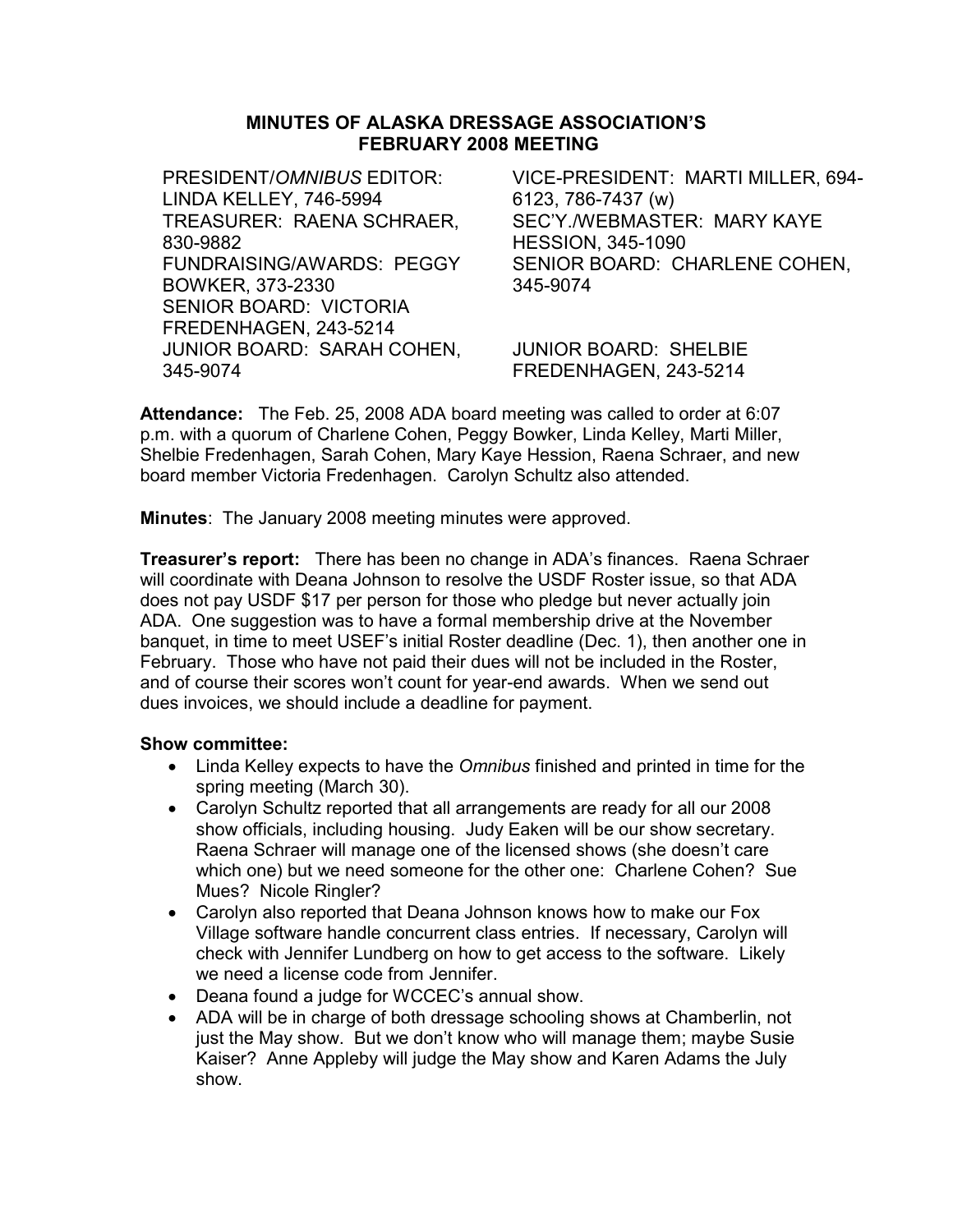- Should the July schooling show have a special name? (Originally the Margaret Adams Memorial Show was the July show.) Perhaps we could name it in honor of Christine Erickson, who always cooked for the July show along with Anne Sundquist. Or we could honor a different person each year.
- Carolyn can't coordinate show dinners for 2008.
- Linda Kelley confirmed that the State Fair show will be Aug. 26-29, with dressage the last two days. There won't be any exhibition classes, but the show will have musical freestyle, plus pas de deux and quadrille classes and there may be entries in those classes! It's imperative for horses to be off the show grounds before the fireworks begin Friday evening.
- The WCCEC annual show will have only one day of dressage, July 19.
- We'll supply championship prizes (not ribbons) for the Valley Circuit show. Peggy will coordinate with Susie Kaiser to replenish our awards supply.
- Linda needs Omnibus ads/sponsors by mid-March. Carolyn Schultz will acquire show officials' biographies for her.

# Membership outreach:

- March 7 is the deadline for March newsletter material. Peggy Bowker's 2008 fundraising letter will be in that issue, plus publicity for the spring meeting.
- The March 30 spring meeting will be at Gallo's, with a ticket price of \$10. ADA will pay the rest (\$3-4 per person). Linda will see if Dr. Sandi Farris could speak to the group, perhaps covering skin problems and the new EIA system. Marti Miller can explain the USDF score check issue. Linda will cover the fireworks issue at State Fair as well as the membership requirements for award programs. Raena will explain why applicants must pay their dues before we can officially list them as members.

ASH dressage rules: Carolyn circulated draft changes to the ASH dressage rules. One issue is whether to base scores on horse-rider combinations. That's what USDF does for its Junior/Young Rider and Adult Amateur awards, but ASH has traditionally kept "horse performance" awards (which disregard the rider) separate from its "equitation awards" (which disregard the horse). Her proposal used scores from horse-rider combinations for Junior/YR and AA awards, but perhaps the Open awards should be based only on the horse. She'll continue to hash this out—emailed comments are welcome—and see what Jennifer McLeod thinks. There was a consensus that 55% should be the minimum median for an ASH award, not 50%, and that no more than two scores per judge should count.

AHC/WCCEC news: Raena will coordinate with Susie to seek a discount from SBS and purchase a kit building suitable for a dressage office at Chamberlin.

Next meeting: The meeting adjourned at 7:45 p.m. The next board meeting will be Monday, March 17 at 6 p.m. at Huffman.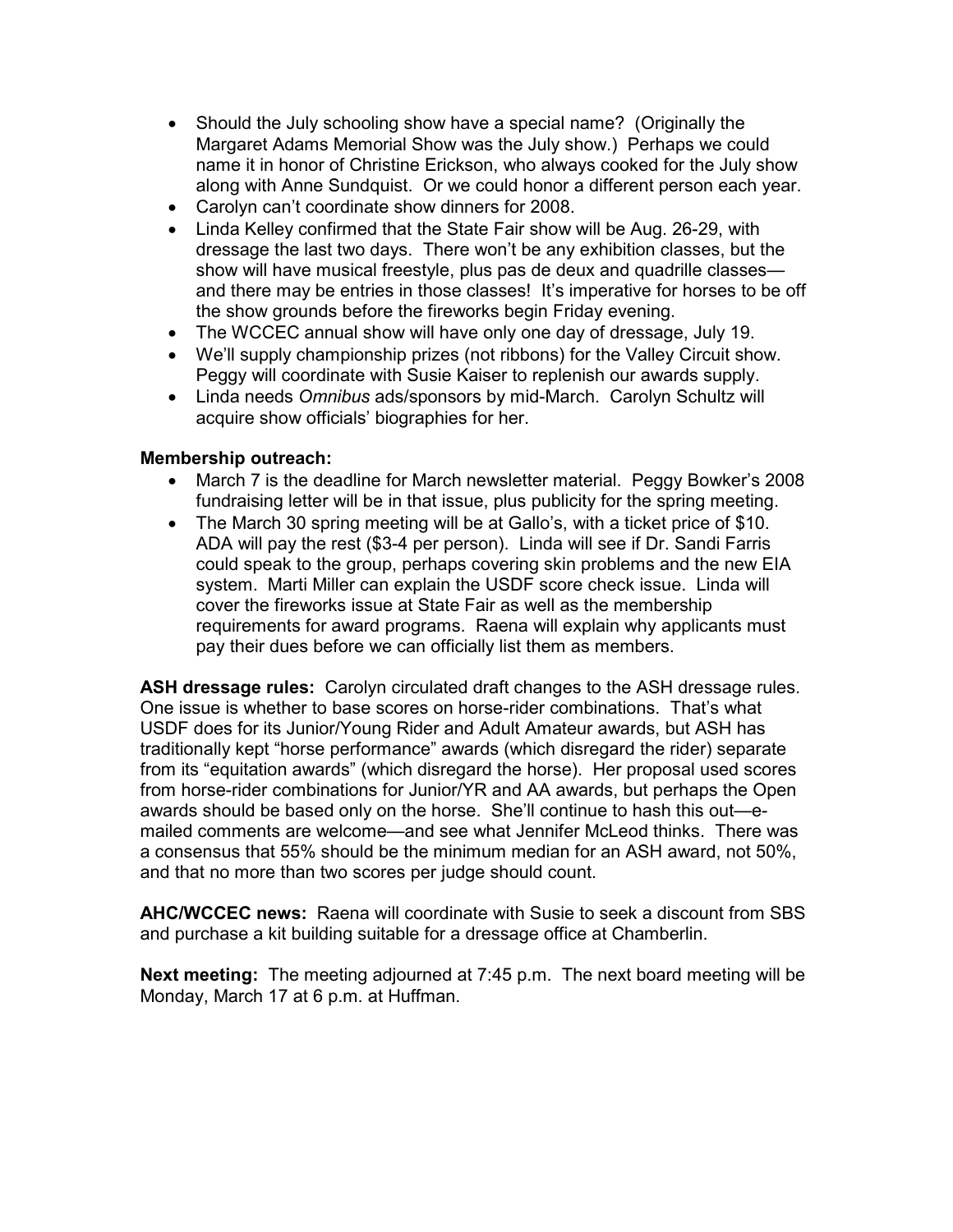## MINUTES OF ALASKA DRESSAGE ASSOCIATION'S JANUARY 2008 MEETING

PRESIDENT/OMNIBUS EDITOR: LINDA KELLEY, 746-5994 VICE-PRESIDENT: MARTI MILLER, 694- 6123, 786-7437 (w) TREASURER: RAENA SCHRAER, 830-9882 SEC'Y./WEBMASTER: MARY KAYE HESSION, 345-1090 FUNDRAISING/AWARDS: PEGGY BOWKER, 373-2330 SENIOR BOARD: CHARLENE COHEN, 345-9074 SENIOR BOARD: TBA JUNIOR BOARD: SARAH COHEN, 345-9074 JUNIOR BOARD: SHELBIE FREDENHAGEN, 243-5214

Attendance: The Jan. 28, 2008 ADA board meeting was called to order at 6:10 p.m. with a quorum of Charlene Cohen, Peggy Bowker, Linda Kelley, Marti Miller, Susie Kaiser, Shelbie Fredenhagen, Sarah Cohen, and Mary Kaye Hession. Raena Schraer was out of town.

Minutes: The November 2007 meeting minutes were approved (there had been no meeting in December).

## Treasurer's report:

- Raena Schraer's current treasurer's report was presented, showing a profit and loss comparison of 2007 to 2006. Our 2007 income went up slightly, but our expenses, especially for our two rated shows, increased appreciably. Income still exceeded costs, but to a lesser degree than in 2006.
- Raena wanted us to address the roster issue. Each November we must send USDF a roster of our membership, along with a \$17-per-person payment. Being listed ensures that the person receives benefits as a USDF member. Unfortunately, each year our roster has included people who intend to join ADA but who have not paid their ADA dues yet—and never get around to doing so. Last year we had seven people (an expense of \$119) in this category. The consensus of the board was that this practice must change. If people haven't paid their dues by a date to be set by our membership chair Deana Johnson, they won't be included in the roster.

- Linda Kelley read Raena Schraer's show committee report from the December 10 meeting. The show committee concluded there is no need to abandon our concurrent ride system; our software can handle it.
- Linda reported there will be three schooling shows offering dressage in the Valley this summer: May 31-June 1, July 19-20, and Aug. 21-22. ADA will provide a copy of each test and some suggestions for judges.
- Linda also reported that Midsummer will have two days of dressage. State Fair will likely change to Aug. 26-29, with dressage the last two days